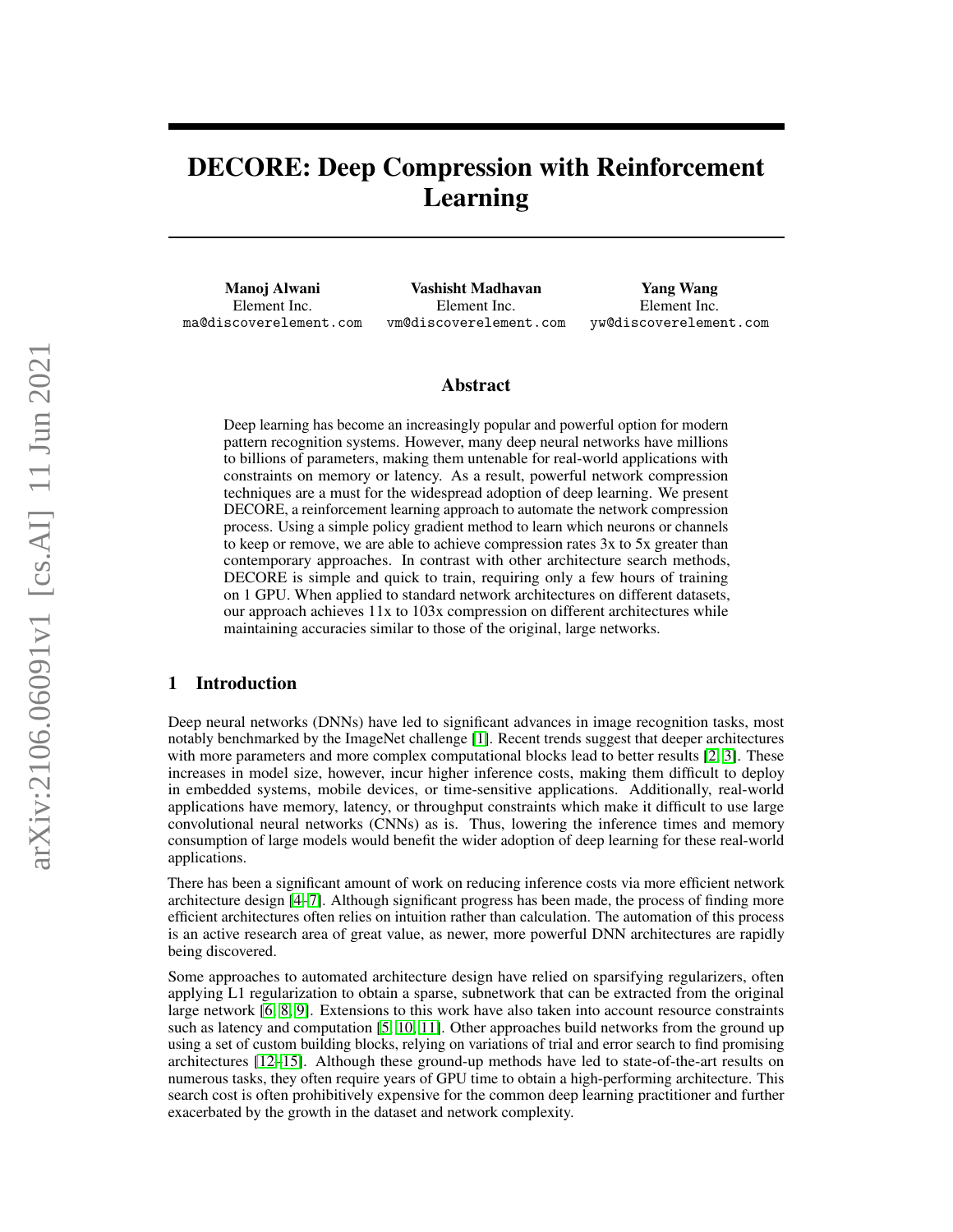In this paper, we present DECORE, a reinforcement learning (RL) approach to architecture design via network compression. In RL, an agent learns to perform a sequence of actions in an environment that maximizes some notion of cumulative reward [\[16\]](#page-10-1). We take actions to remove entire channels from a network, similar to some other approaches, while maximizing network compression, with some penalty for decreases in accuracy. Using the REINFORCE algorithm [\[17\]](#page-10-2), we optimize policies that decide which channels to keep or drop at each layer.

Our technique is able to achieve compression rates 3-5x greater than other RL approaches [\[18\]](#page-10-3) and 4-95x greater than standard pruning approaches [\[5,](#page-9-8) [6\]](#page-9-5). DECORE is simple and quick to train, requiring only a few hours on a single GPU and few training epochs. The method scales to large models and large datasets and can directly optimize for different resource constraints, as RL does not require reward functions to be differentiable with respect to the policy's parameters [\[16,](#page-10-1) [17\]](#page-10-2). Our experiments on the CIFAR10 and CIFAR100 datasets and various architectures show 11-103x compression with a <4% accuracy drop. These experiments validate our approach as a flexible and powerful option for automated architecture design and compression.

# 2 Related Work

### 2.1 Pruning

Pruning weights of DNNs has been an active research topic for many decades. Many traditional pruning approaches have relied on adding regularization penalties to the loss to decrease or zero less important weights and then prune. Some approaches have used L2 regularization, or weight decay, to make less important weights smaller in value so that they may be pruned [\[19–](#page-10-4)[21\]](#page-10-5). Others have used L1 regularization to induce sparsity [\[8,](#page-9-6) [22,](#page-10-6) [23\]](#page-10-7), removing the need to decide which parameters to remove. Methods like Optimal Brain Damage [\[24–](#page-10-8)[26\]](#page-10-9), rely on the Hessian of a fully trained DNN to estimate the contribution of each parameter to the loss function, pruning those with low contributions. Although the described approaches are effective at removing individual weights, they do not necessarily reduce the computation time or memory usage. Sparse DNN layers can only compressed and accelerated with custom BLAS libraries or specialized hardware [\[27,](#page-10-10) [28\]](#page-10-11), which are often limited and require additional overhead [\[29,](#page-10-12) [30\]](#page-10-13). Thus, sparsity in networks is only useful if entire channels are removed [\[6,](#page-9-5) [31,](#page-10-14) [32\]](#page-10-15).

Many approaches to pruning entire channels have relied on applying L1 regularization on entire channels/neurons [\[33,](#page-10-16) [34\]](#page-10-17). Other approaches have used L1 regularization on the scale values of batch normalization [\[35\]](#page-11-0), which are indicative of the influence of a channel [\[36,](#page-11-1) [37\]](#page-11-2). MorphNet [\[5\]](#page-9-8) has taken regularization a step further by scaling the regularization factor by resource costs such as FLOPs, model size, or latency. Our approach is similar to these methods in terms of operating on entire channels but uses RL to identify the important channels instead of L1 regularization.

### 2.2 Architecture Search

The design space of CNN architectures is extremely large and hence, infeasible for an exhaustive manual search. Research on automating neural network design goes back to the 1980s when genetic algorithms were proposed to find both architectures and weights [\[38\]](#page-11-3). Modern architecture search approaches have led to state-of-the-art results for many tasks, but often require a significant amount of GPU time to obtain a high-performing architecture [\[12](#page-9-11)[–15,](#page-10-0) [18,](#page-10-3) [39\]](#page-11-4). Our use case is different, as we take already trained architectures and compress them while maintaining accuracy. This drastically reduces the search space and thus makes our approach more efficient.

Reinforcement learning has also been used to find compressed architectures from trained networks [\[39,](#page-11-4) [18,](#page-10-3) [40\]](#page-11-5). These approaches focus on finding a fixed set of custom rules for architecture design and then finetune the best architecture found. Although the result is a compressed network, these approaches still take thousands of GPU hours to train. We do not use any custom rules to look for compressed architectures. Like some of the regularization approaches, we simply learn which channels are more or less important for prediction. We obtain a compressed network by removing the channels that have little effect on accuracy.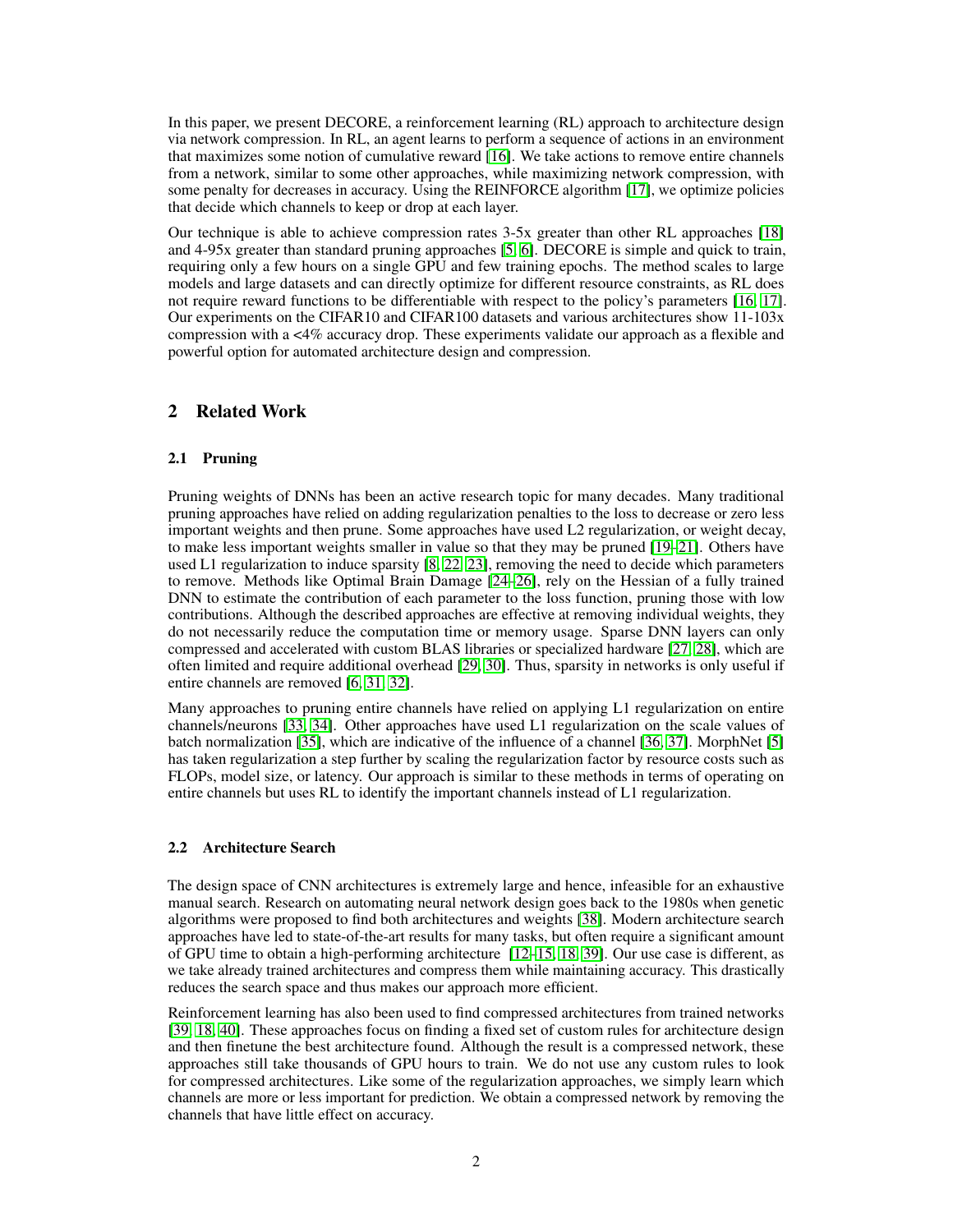

<span id="page-2-0"></span>Figure 1: DECORE Policies (a) The policy is inserted before each convolution layer of VGG. (b) For Resnet blocks, we insert the policy sequentially (agent t) and also in the parallel path (agent t+1). We keep the same policy (agent t+1) for the last layer of parallel paths so that it doesn't affect future operations. (c) Our agent samples actions  $a_t$  and multiplies them with  $l_t$  to drop channels and computes the reward  $R_t$ .

## 3 Approach

#### 3.1 DNN Compression as a Markov Decision Process

A Markov Decision Process (MDP) provides a mathematical framework for modelling decision making in stochastic environments. At each time step,  $t$ , the agent is at state  $s_t$ , where it can choose any available action  $a_t$  and move to state  $s_{t+1}$ , while accruing reward  $R(s_t, a_t)$ . The probability of moving to a new state  $s_{t+1}$ , given  $s_t$  and  $a_t$  is determined by the state transition probability  $P(s_{t+1}|s_t, a_t)$ . The objective of RL is to find a policy  $\pi(a_t|s_t)$ , which specifies the action an agent will take at  $s_t$  to maximize some notion of cumulative reward [\[16\]](#page-10-1).

We can model deep neural networks (DNNs) as a finite state MDP, where the number of time steps depends on the number of layers (depth) of the network. We can also frame the network compression process as an RL problem. At each layer  $l_t$  an agent decides to drop certain channels and subsequently receives reward  $R_t$  based on the number of channels dropped. The neural network does inference with the dropped channels and reaches the next state/layer  $l_{t+1}$ . Dropped channels can then be pruned from the network to create a compressed network. We train agents with a reward that incentivizes dropping channels at each layer  $l_t$  without affecting network performance.

### 3.2 State Representation

We model each layer of a neural network with a channel vector  $s_t \in \mathbb{R}^{C_t}$ , where  $C_t$  is the number of channels in layer t. Each element  $w_i$  of  $s_t$  represents the importance (weight) of channel i at layer t. A high value of  $w_i$  means that channel i is very important and dropping it would affect the network accuracy significantly. We initialize all the channel vectors  $s_t$  with the same value and our algorithm learns to increase the weight of the channels that lead to high network accuracy and reduce the weight of those that do not. After training, low weight channels are removed from the network, resulting in a compressed model. Our state representation doesn't take into account many other layer dependent variables, such as height, width, number of input/output channels, kernel size, etc. [\[18,](#page-10-3) [40\]](#page-11-5) make this approach very general. This approach can also be used to find important input channels for network training [\[41\]](#page-11-6) or removing channels from early layers which have high memory consumption and DRAM access time [\[42\]](#page-11-7).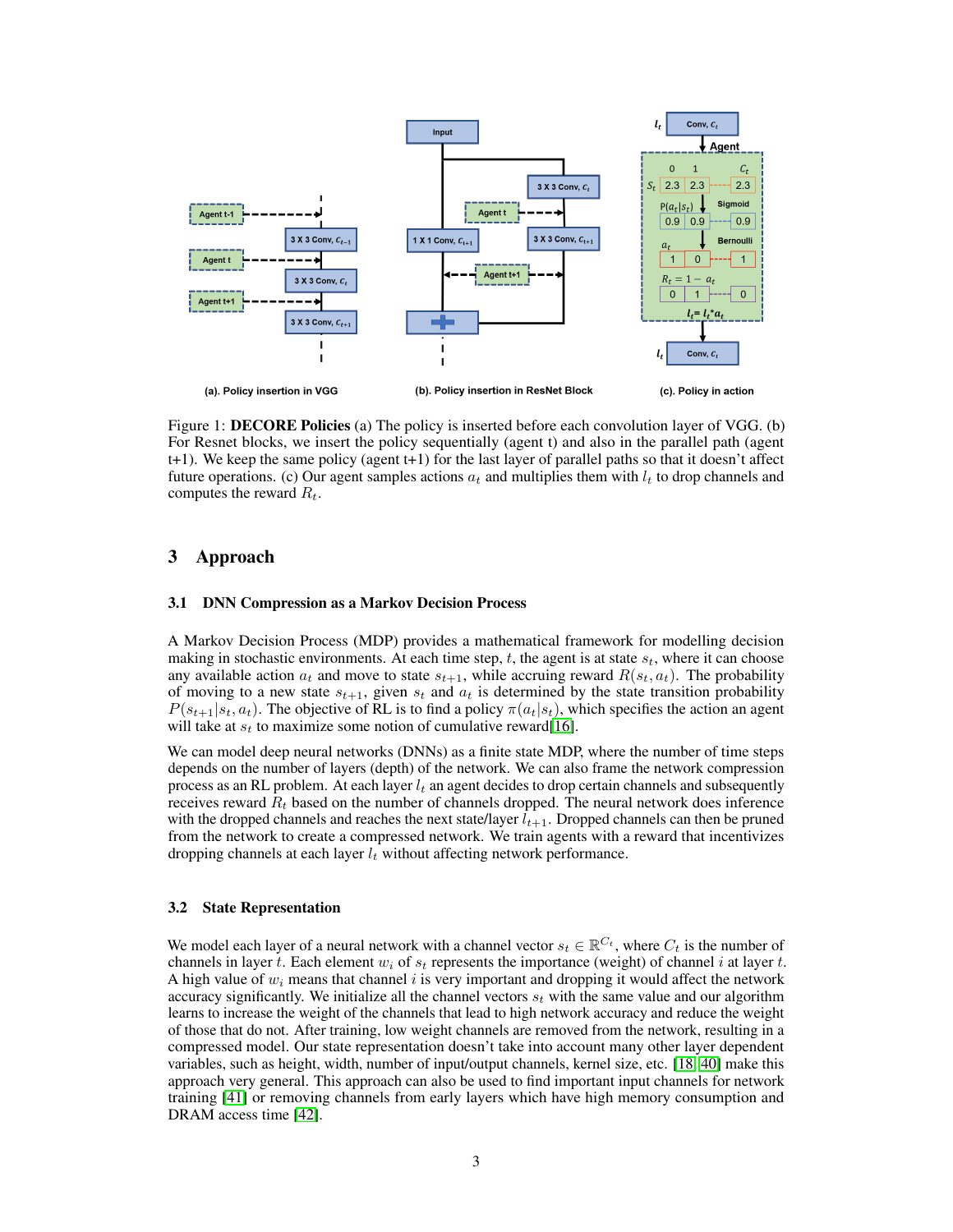#### <span id="page-3-1"></span>3.3 Policy Representation

The agent makes decisions at each layer t to maximize the reward. These decisions are determined by a simple policy:

$$
p_i = \frac{1}{1 + e^{-w_i}}
$$

$$
\pi_i = \begin{cases} 1 & \text{with } p_i \\ 0 & \text{with } 1 - p_i \end{cases}
$$

$$
a_t = \pi_t = \{\pi_0, \pi_1, ..., \pi_{C_t}\}
$$

We convert the weights into probabilities via a sigmoid function and then choose which channels to keep at the layer t by taking independent Bernoulli samples. Sample values are 0 or 1, where 0 means dropping the channel and 1 is keeping it. During training we multiply each layer's activations  $l_t$  with  $a_t$  to drop channels. The number of policy parameters is simply the number of channels in the network. This is in contrast to policies parameterized by neural networks in deep RL [\[43,](#page-11-8) [44\]](#page-11-9).

During training, we initialize the policy vectors with a value of 2.3, which corresponds to a value of 0.9 after applying the sigmoid function. We assume initially that all channels in a pretrained network are important and thus the initial probability of keeping a channel should be high. Each channel has a 90% chance of being selected during sampling and 10% chance of not, which encourages exploration and aids policy optimization. Figure [1](#page-2-0) shows our policy in action for a layer  $l_t$ .

We insert policies before convolution or linear layers of the network. We avoid inserting policies over batch normalization or depth wise convolution layers, as they operate on individual channels and the decision to drop channels can be decided by the next layer's policy. Our policy insertion also depends on the network architecture. For example, ResNet or MobileNet architectures consist of residual blocks where computation happens in parallel paths and they are merged with a channel-wise addition. For these blocks, we keep the same policy at the end of these parallel paths so that the same channels are dropped before merging. Figure [1](#page-2-0) shows policy insertion for VGG and ResNet architectures.

#### <span id="page-3-0"></span>3.4 Reward and Transition Model

With this state and action representation, the policy deterministically moves to the next state  $s_{t+1}$ given  $s_t$  and  $a_t$ ,  $P(s_{t+1}|s_t, a_t) = 1$ .

The objective of our modeling is to compress the network while maintaining predictive accuracy. We combine two different rewards to balance these considerations. Equation [3.4](#page-3-0) outlines the total compression reward. At each layer  $t$ , we compute the number of dropped channels using the layer's action vector  $a_t$ . We compute the sum across channels in a layer,  $C_t$ :

$$
R_{c,t} = \sum_{k=1}^{C_t} 1 - a_{t,k}
$$

After taking series of actions at each layer, the network makes a prediction,  $\hat{y}$ , using only information from preserved channels. Each correct prediction suggests that the agent has taken right actions and thus should be rewarded. An incorrect prediction incurs a penalty,  $\lambda$ , which can be tuned to adjust the preference for compression or accuracy:

$$
R_{acc} = \begin{cases} 1 & \text{if } \hat{y} = y \\ -\lambda & else \end{cases}
$$

The penalty is a high negative value which forces the agent not to drop the channels if predictions are wrong. Our final reward at each layer combines these rewards via multiplication. The value is high only when both the compression and accuracy rewards are high,

$$
R_t = R_{C_t} * R_{acc}
$$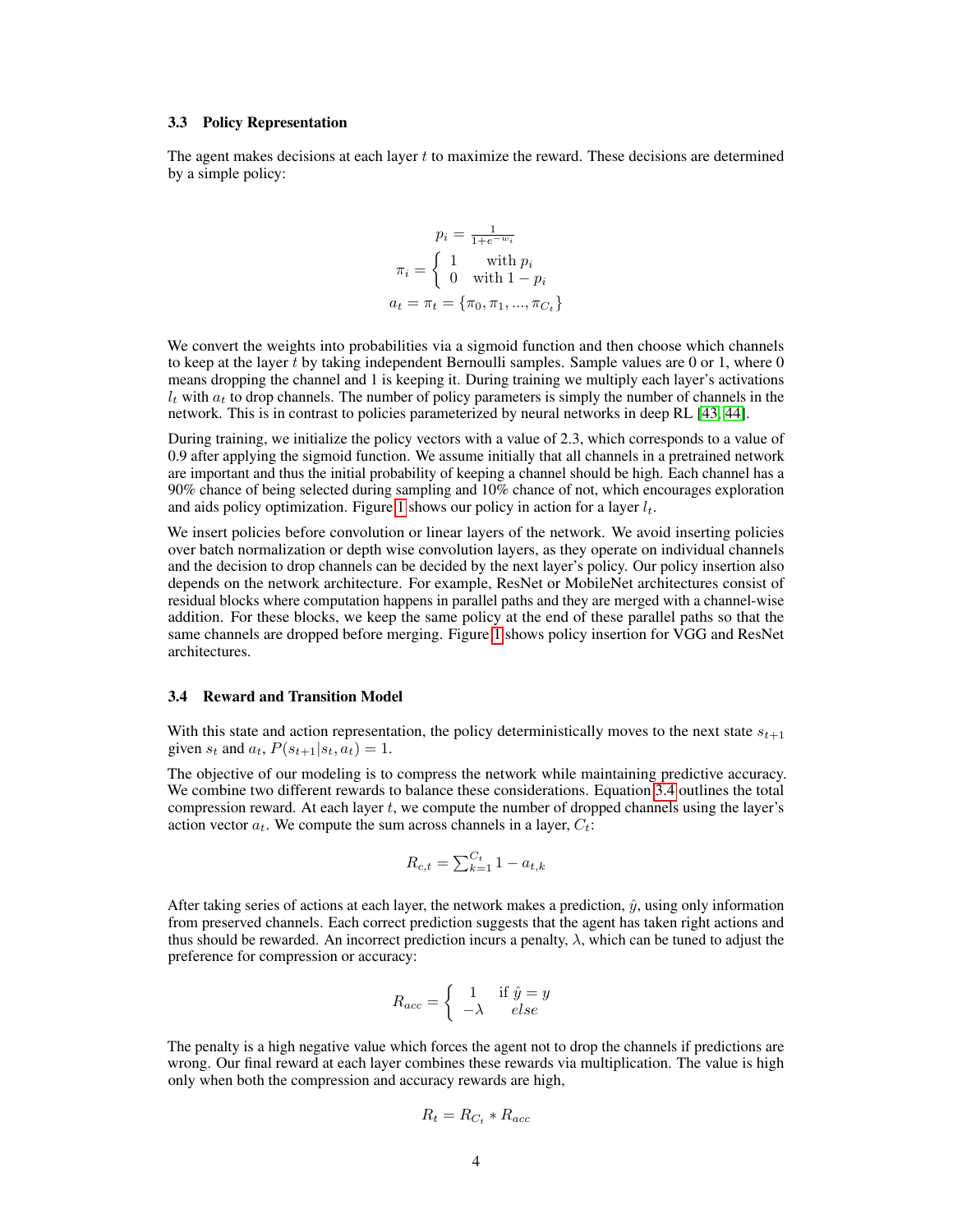#### 3.5 Optimization with Reinforcement Learning

The agent must learn to take decisions to maximize the expected sum of rewards across each layer. We can estimate the expectation using trajectories  $\tau$  sampled from the policy:

$$
\tau = (s_1, a_1, ..., s_T, a_T)
$$
  

$$
w* = \arg \max_{w} J(w) = \arg \max_{w} E_{\tau \sim \pi_w(\tau)}[\sum_{t=1}^{L} R_t]
$$

We use the REINFORCE policy gradient algorithm [\[17,](#page-10-2) [44\]](#page-11-9) to learn policy parameters  $w$ ,

$$
\nabla_w J(w) = \nabla_w E_{\tau \sim \pi_w(\tau)}[\sum_{t=1}^L R_t]
$$

$$
\nabla_w J(w) = \sum_{t=1}^L E_{\tau \sim \pi_w(\tau)}[\nabla_w \log \pi_w(a_t|s_t) R_t]
$$

$$
\nabla_w J(w) = \frac{1}{N} \sum_{i=1}^N \sum_{t=1}^L [\nabla_w \log \pi_w(a_{i,t}|s_{i,t}) R_{i,t}]
$$

where  $N$  is the batch size used to estimate the gradient and  $L$  is a depth of the network. The gradients are used to update the policy at each layer.

# 4 Experiments

#### 4.1 Datasets and Model Architectures

We evaluate our approach by measuring the accuracy and compression of standard deep networks on common image classification benchmarks, CIFAR10 and CIFAR100 [\[45\]](#page-11-10). The CIFAR10 dataset consists of 60,000 images with each image labeled as one of 10 classes. The dataset is divided into 50,000 training images and 10,000 testing images. The CIFAR100 dataset consists of the same number of images as CIFAR10 but has 100 class labels.

We experimented with three commonly used model architectures VGG19 [\[2\]](#page-9-1), ResNet18 [\[3\]](#page-9-2) and MobileNetV2 [\[4\]](#page-9-3). These three architectures are quite different and allow us to verify our approach across a wide variety of model classes.

#### <span id="page-4-0"></span>4.2 Training Details

To train policies, we used the ADAM optimizer [\[46\]](#page-11-11) with a batch size of 128. Training begins with fixed policy vectors with an initial value 2.3 (Section [3.3\)](#page-3-1), yet different subnetworks are generated in each forward pass due to Bernoulli sampling. For each correct prediction, the agent gets a positive reward and for each wrong prediction, it is penalized. We found the values of the penalty hyperparameter,  $\lambda$ , through a grid search, running each experiment for just 10 epochs. More details can be found in the appendix (Section [8\)](#page-12-0). The initial learning rate is 0.01.

Additionally, we also finetune the network at each optimization step so that it may recover from drops in performance after pruning. Joint training of policies and the network is more computationally efficient and sample efficient than approaches that separate learning from search [\[14,](#page-10-18) [18,](#page-10-3) [40\]](#page-11-5). We finetune the network with a lower learning rate of 0.0001 and a decay of 0.1 after 185 epochs.

All models are trained for 200 epochs. We stopped policy training after 160 epochs and dropped all the channels with a probability less than 0.5. We continue finetuning the remaining subnetwork for the next 40 epochs to improve accuracy. Finally, we remove the dropped channels from the network to compress the model. It only takes 4-6 hours on a 6GB GPU to find good policies with the batch size of 128 consuming only a fraction (<2.4GB) of the GPU memory.

#### 4.3 Baselines

#### 4.3.1 MorphNet

MorphNet [\[5\]](#page-9-8) is an automated architecture search approach that uses sparsifying regularizers to remove low importance channels. The specific approach relies on L1 regularization on the scale variables of batch normalization, a technique also popularized by [\[36,](#page-11-1) [37\]](#page-11-2). Once the model is trained, channels with low scale values can be removed, resulting in a compressed network with a minimal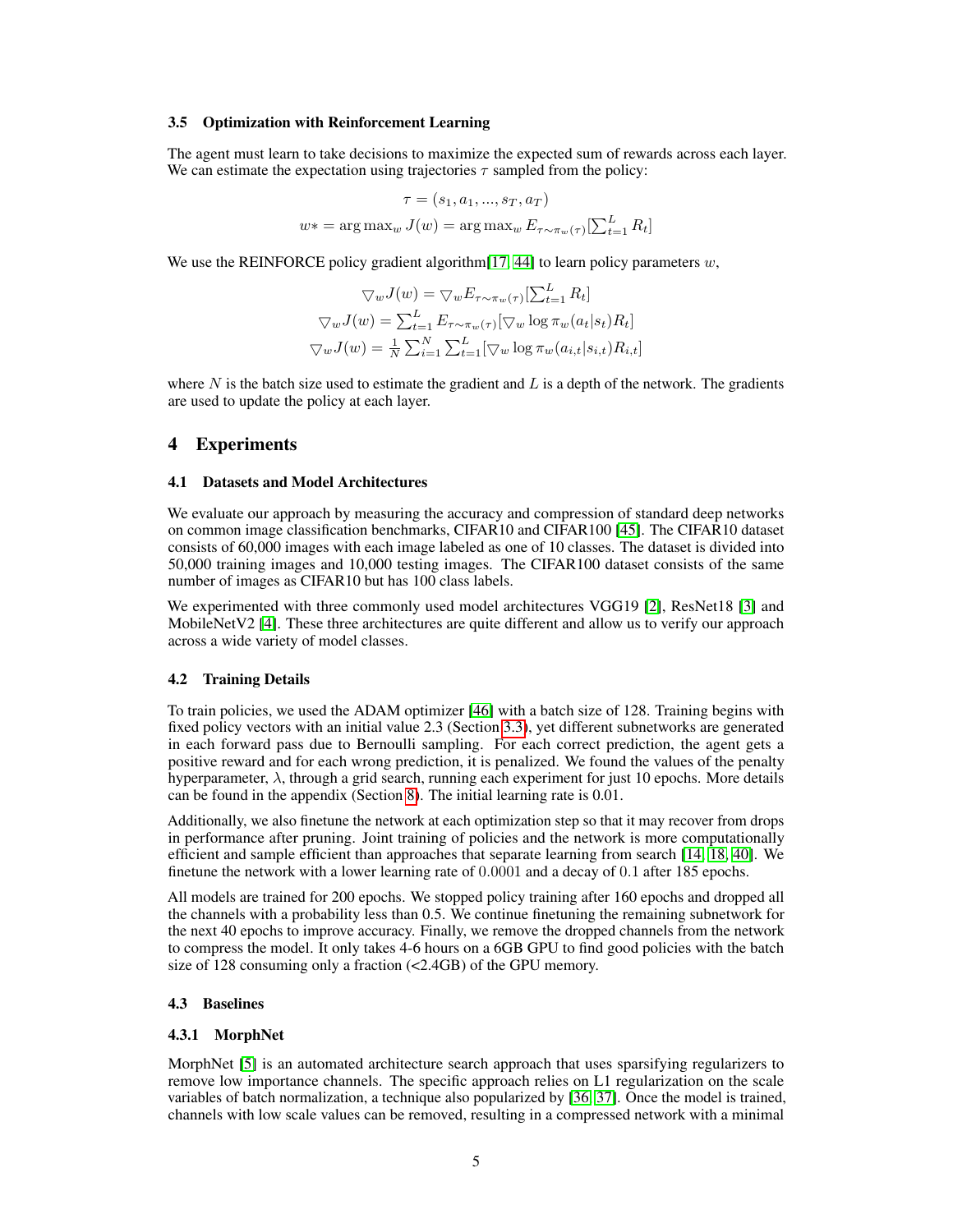| CIFAR <sub>10</sub>              |                             |                               |                          | CIFAR100                                  |                                           |                         |
|----------------------------------|-----------------------------|-------------------------------|--------------------------|-------------------------------------------|-------------------------------------------|-------------------------|
| Model                            | Pre-Trained<br>Top- $1\%$ ) | <b>DECORE</b><br>Top- $1\%$ ) | Comp <sub>r</sub> (x)    | Pre-Trained<br>Top-1/Top-5(%)             | <b>DECORE</b><br>Top-1/Top-5(%)           | Compr(x)                |
| VGG19<br>ResNet18<br>MobileNetV2 | 93.76<br>95.17<br>92.58     | 91.25<br>91.30<br>89.60       | 103.88<br>78.39<br>32.80 | 70.50/89.52<br>75.41/92.66<br>71.66/91.68 | 67.05/86.94<br>68.42/89.21<br>66.19/89.37 | 23.24<br>15.03<br>11.47 |

<span id="page-5-0"></span>Table 1: Accuracy vs Compression for CIFAR10/CIFAR100

performance drop. Additionally, the compressed network can be retrained from scratch to achieve higher performance [\[47,](#page-11-12) [48\]](#page-11-13). MorphNet can also target regularization towards specific resource constraints such as the number of floating-point operations (FLOPs) per inference. Since we are only concerned with network size, these additions are not necessary for comparison.

# 4.3.2 L1 Pruning

We also consider the L1 pruning baseline popularized by Li et al. [\[6\]](#page-9-5). In this approach, a network is trained without additional regularization and pruned after training. At each layer, the method prunes  $m$  channels with the smallest L1-norm of weights. These channels with the smallest weights have the minimal effect on the output and thus can be removed. One can tune the level of compression by adjusting the parameter m. We use a small value of  $m = 5$  in our experiments.

# 4.3.3 N2N Learning

Ashok et al. [\[18\]](#page-10-3) uses a knowledge distillation[\[49,](#page-11-14) [50\]](#page-11-15) approach to find a compressed student network from a teacher network using RL. The method first does architecture search using a recurrent policy network and then trains a compressed student network. An initial policy network reduces the depth of the network and then a second policy network reduces the number of channels in each layer. The resulting compressed student network is then finetuned with knowledge distillation to achieve higher accuracy. To reduce the search time for new networks, they propose a transfer learning from trained policy networks.

# 5 Results

Table [1](#page-5-0) shows the Top-1 accuracy and compression achieved by DECORE on CIFAR10. We measure compression by calculating the ratio of compressed network parameters to the original network parameters (Compr. $(x)$ ). For CIFAR10, we are able to compress different networks with minimal accuracy drop from the original pretrained network. The VGG19 network was able to be compressed 104x, falling below 1% of the original network size. Surprisingly, MobileNetV2, an already very compressed model (8.83MB, 2.32M parameters), was able to be further compressed 33x to a 276KB model. For ResNet18, our model was able to achieve an 78x compression rate with a small accuracy drop  $(\leq 4\%)$ .

For CIFAR100, we were able to compress models 11x to 23x with the Top-1 accuracy dropping <7%. The compression rates are lower than models trained on CIFAR10, as CIFAR100 is a much more complex dataset, with 10x lower images per class than CIFAR10. Due to this complexity, we also report the Top-5 accuracy for CIFAR100. The Top-5 accuracy drop is <3.5%, showing the efficacy of our approach on more complicated datasets.

Li et al. [\[6\]](#page-9-5) and Gordon et al. [\[5\]](#page-9-8) are similar to our approach in that they simply prune entire channels from CNNs. Table [3,](#page-6-0) however, shows that our approach is able to achieve much higher compression across all datasets and architectures, despite having similar training budgets. Based on our experiments, removing more channels from the L1-pruned or MorphNet-pruned network drastically reduces accuracy and thus limits the amount of compression that is possible. DECORE, however, is able to achieve accuracies similar to these approaches (within 0-7% difference) while removing 4x-95x more channels.

Similar to DECORE, N2N [\[18\]](#page-10-3) also uses RL for network compression with a focus on architecture search. N2N needs to train a dedicated policy network to find a compressed architecture, whereas our policy is just a set of variables for each channel in the network. Their two-step process can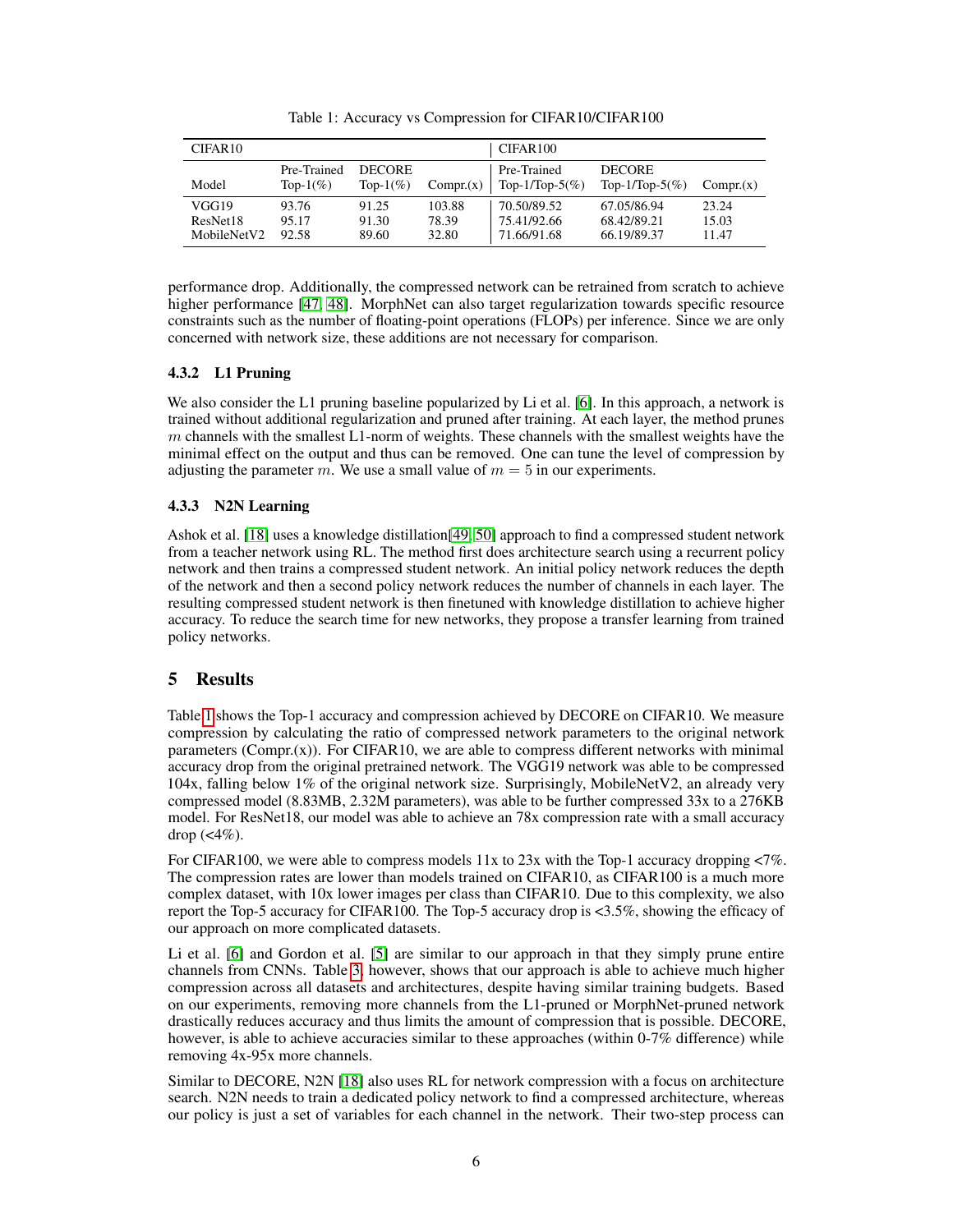| Model | Dataset             |       |       |       | N2N Top-1(%) DECORE Top-1(%) N2N Compr.(x) DECORE Compr.(x) |
|-------|---------------------|-------|-------|-------|-------------------------------------------------------------|
| VGG19 | CIFAR <sub>10</sub> | 91.64 | 91.65 | 20.53 | 67.16                                                       |
|       | ResNet18 CIFAR10    | 91.81 | 91.95 | 11.10 | 55.56                                                       |
|       | ResNet18 CIFAR100   | 68.01 | 68.23 | 4.64  | 18.61                                                       |

<span id="page-6-1"></span>Table 2: N2N learning vs Our Approach

| Model       | Dataset              | Approach                        | Top- $1\%$ )            | Comp <sub>r</sub> (x)   |
|-------------|----------------------|---------------------------------|-------------------------|-------------------------|
| VGG19       | CIFAR <sub>10</sub>  | LI<br>MorphNet<br><b>DECORE</b> | 92.4<br>93.27<br>91.25  | 1.09<br>14.29<br>103.88 |
|             | CIFAR <sub>100</sub> | LI<br>MorphNet<br><b>DECORE</b> | 68.8<br>69.25<br>67.05  | 1.3<br>5.56<br>23.24    |
| ResNet18    | CIFAR <sub>10</sub>  | L1<br>MorphNet<br><b>DECORE</b> | 87.70<br>94.98<br>91.30 | 1.12<br>1.89<br>78.39   |
|             | CIFAR <sub>100</sub> | LI<br>MorphNet<br><b>DECORE</b> | 60.6<br>75.03<br>68.42  | 1.06<br>1.11<br>15.03   |
| MobileNetV2 | CIFAR <sub>10</sub>  | LI<br>MorphNet<br><b>DECORE</b> | 89.20<br>91.59<br>89.60 | 1.68<br>1.75<br>32.80   |
|             | CIFAR100             | LI<br>MorphNet<br><b>DECORE</b> | 58.7<br>70.58<br>66.19  | 1.07<br>1.33<br>11.47   |

<span id="page-6-0"></span>Table 3: Comparison with Pruning Approach

take up to 2,500 epochs to find a compressed architecture with high accuracy, while our approach compresses networks in merely 200 training epochs. Table [2](#page-6-1) shows that DECORE is able to achieve much higher compression rates, with accuracy similar to N2N, on different datasets and architectures. For a fair comparison, we reported results from our most compressed model that achieves accuracy similar to that of their best reported model. Specifically, our approach was able to compress the VGG19 network 3.3x and the ResNet18 network 5.0x more on CIFAR10. We also achieved 4.0x more compression for ResNet18 on CIFAR100.

### 6 Analysis

To better understand our approach, We provide an analysis of learned policies and how they aid model compression. We also provide some observations on how the penalty hyperparameter,  $\lambda$ , can be used to trade-off accuracy and compression.

### 6.1 Does the policy gradient algorithm find important channels?

To investigate the effect of learned policies on network compression, we reviewed policies for the VGG19 network trained on CIFAR10 for 500 epochs. We do not finetune the network for this experiment. Figure [2](#page-7-0) shows accuracy, the percentage of channels dropped, and the expected reward over training. We offset reward values by -100 for plotting purposes. As we use 10% exploration in our policies, the accuracy fluctuates in early epochs but subsequently plateaus as the policy gradient finds channels to drop while maintaining high accuracy. With each epoch, the percentage of channels dropped increases along with the reward.

After training the policies, we remove channels with high weight values and observe how much accuracy drops. If removing high weight channels impacts network accuracy significantly, it suggests that the RL algorithm has correctly identified the most important channels in the network. Figure [3](#page-7-1) shows the effect on network accuracy after dropping low and high weight channels at each layer. The pre-trained network (without any channel drop) has an accuracy of 93.76%. If we just remove the highest weight channel at each layer (<1%), there is a large accuracy drop of  $8.31\%$  ( $85.45\%$ )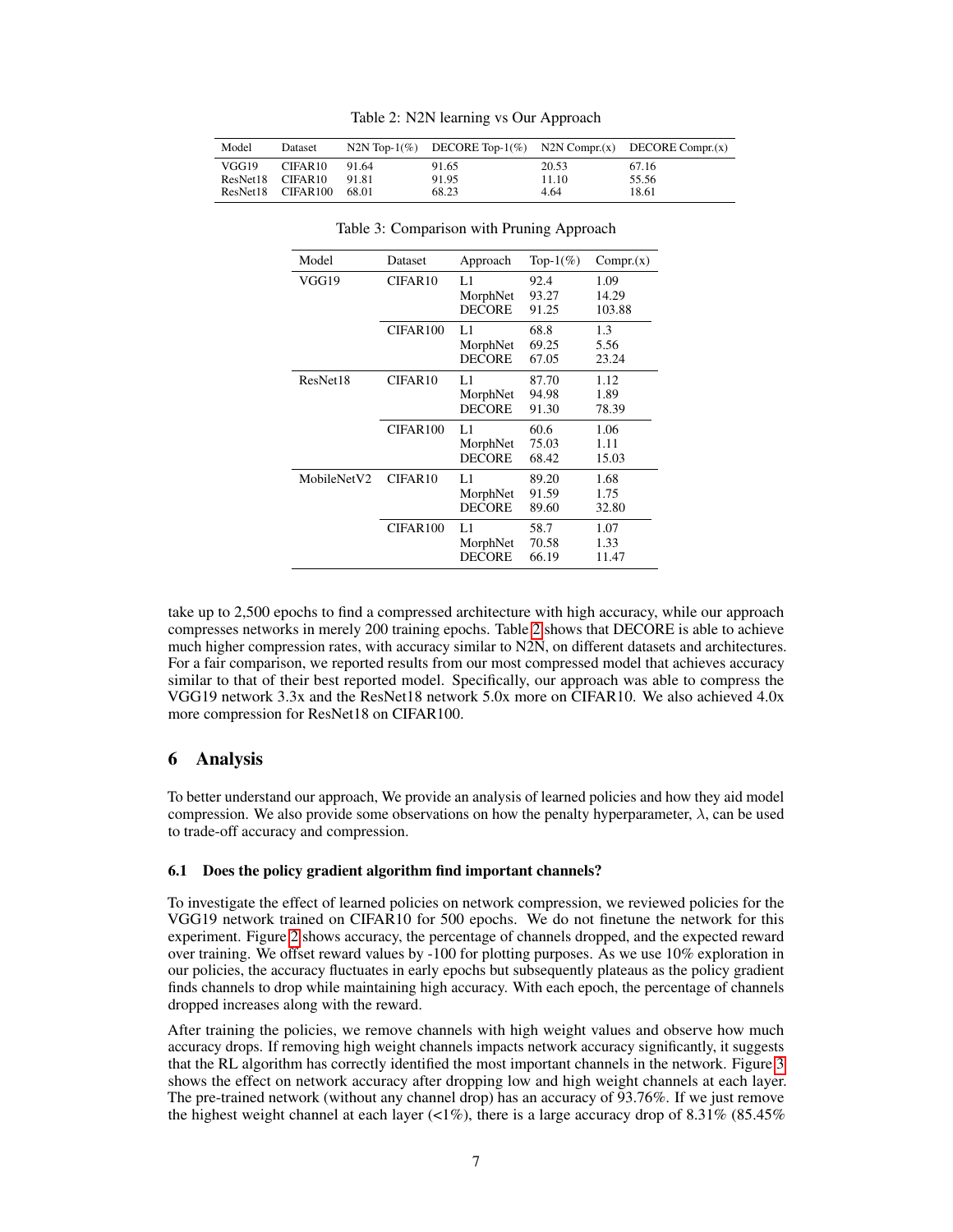

<span id="page-7-0"></span>Figure 2: VGG19 DECORE on CIFAR10. Accuracy fluctuates in early epochs due to exploration, but plateaus later. Compression (% of channels dropped) and reward steadily increase with each epoch. DECORE can drop >70% of the channels without affecting accuracy. We do not finetune the network after removing channels.



<span id="page-7-1"></span>Figure 3: **DECORE finds important weights** (left to right) (a) After training VGG19 with DECORE, we remove high weight channels and observe significant drops in accuracy. On the flip side, removing low weight channels has little impact on accuracy, and thus can be dropped to compress the model. (b) We show the impact on accuracy when all the channels below certain probability  $p$  are removed. >70% channels have  $p < 0.01$  and thus can be dropped. However removing channels with  $p > 0.9$ will impact accuracy significantly.

accuracy). This decrease is significant, given that dropping this channel only compresses the network 0.47%. It suggests that the policy gradient algorithm is able to learn the most important channels at each layer, as dropping even one of them will impact accuracy significantly. In contrast, if we drop the lowest weight channel at each layer, the accuracy drop is just 0.14%. If we drop 1% of the highest weight channels the overall accuracy decrease is 47.69%. When 6% of highest weight channels are dropped, the accuracy becomes only 10%, the same as a random network. Dropping 6% of the lowest weight channels, however, does not impact accuracy much while achieving 12% compression. This provides evidence that our policy gradient algorithm is able to identify channels that are least important for prediction and can be removed with a minimal accuracy drop.

<span id="page-7-2"></span>Table 4: Compression and accuracy after finetuning compressed networks

| Model       | Prob. | Channels drop. $(\%)$ | compr(x) | Top-1 $(\%)$ | Top-1 $(\%)$ finetune |
|-------------|-------|-----------------------|----------|--------------|-----------------------|
| VGG19       | 0.9   | 71.52                 | 12.93    | 88.58        | 92.83                 |
| ResNet18    | 0.9   | 55.05                 | 5.00     | 80.77        | 94.59                 |
| MobileNetV2 | 0.9   | 70.94                 | 6.18     | 75.72        | 92.14                 |
| VGG19       | 0.99  | 78.67                 | 23.55    | 14.01        | 91.54                 |
| VGG19       | 0.995 | 82.27                 | 35.62    | 11 77        | 90.67                 |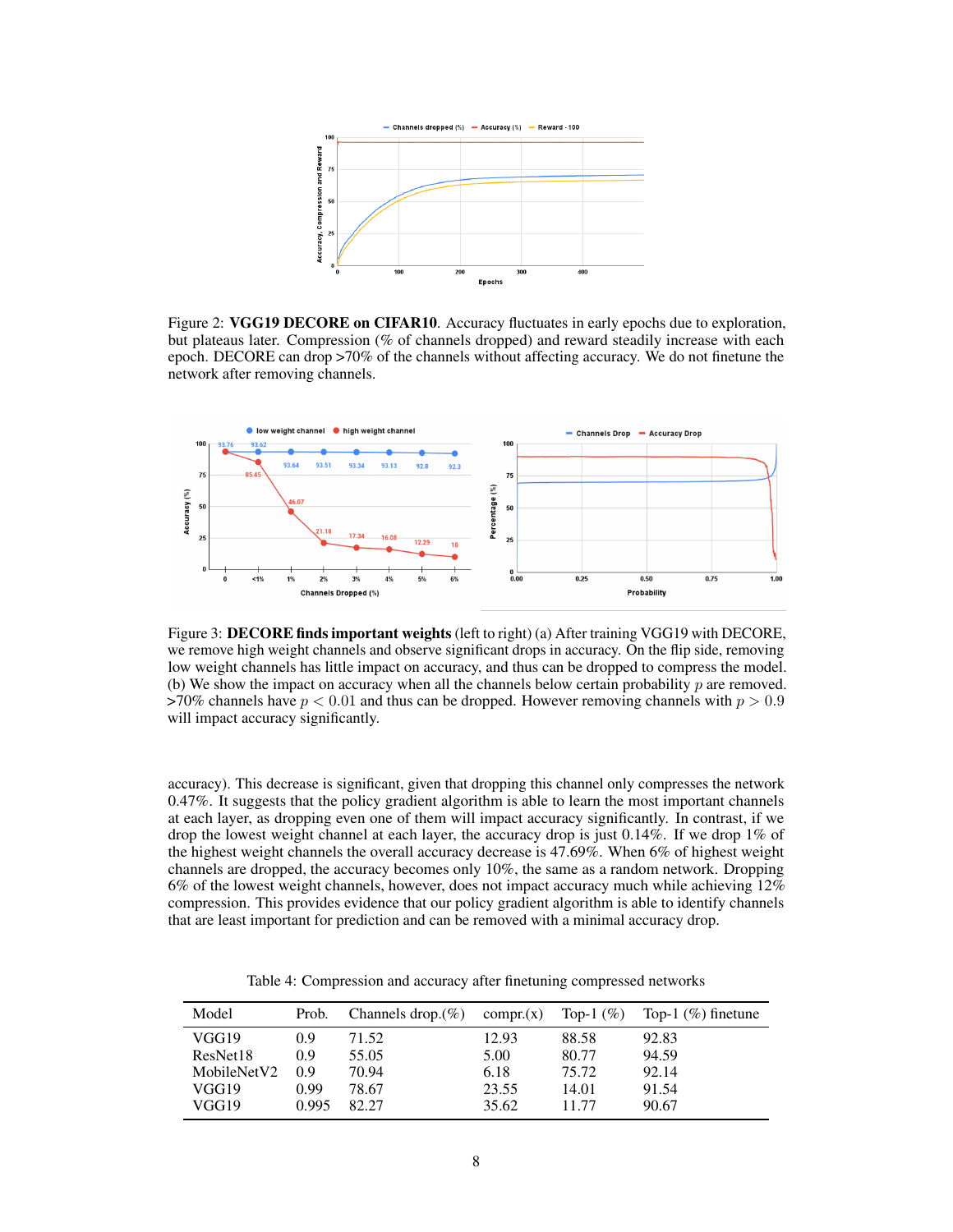### 6.2 Compression without affecting accuracy

It becomes clear that we can drop low weight channels from the network to compress the network without affecting accuracy significantly. The next question is how many channels at each layer can be dropped to achieve high compression, without affecting accuracy. For VGG19, the first layer has 64 channels and thus there are  $2^{64}$  permutations of channels to drop. For the entire network, the number of permutations is  $2^{5500}$ . To overcome this problem and reduce search space, we drop all channels in a network below a certain probability and measure the accuracy achieved by the compressed network. Figure [3](#page-7-1) shows the plot of channels dropped and the accuracy at different probability thresholds.

We found that the accuracy and number of channels dropped remain constant when the probability threshold, p, is in the range  $(0, 0.9]$ . At  $p = 0.9$ , around 70% of the channels are dropped with an accuracy drop of  $\lt 4\%$ . This suggests around 70% of channels in the network do not impact accuracy much. For  $p > 0.9$ , the accuracy drops significantly with every incremental increase of p. Table [4](#page-7-2) shows that as we increase p from 0.9 to 0.99 the percentage of channels dropped only increases by 7.14% (from 71.53% to 78.67%) but the accuracy drops by 80%. This means the channels with  $p > 0.9$  are critical and cannot be dropped. We observe similar results for ResNet18 and MobileNetV2 architecture.

To investigate whether the compressed subnetworks can recover from accuracy loss, we finetune these sub-networks for 60 epochs. Table [4,](#page-7-2) shows the subnetworks can achieve accuracy equivalent to the original networks  $\langle 3\%$  difference) after a few epochs of finetuning while achieving compression from 13x to 35x. At  $p = 0.995$ , around 82% of the channels are dropped and the accuracy is only 11.77% (81.99% drop). However, finetuning allows the network to recover and achieve 90.67% accuracy. This analysis provides evidence that many channels in the network are redundant and can be easily removed if the important channels are correctly identified. But, finding more compressed networks with this approach is unfruitful as higher  $p$  values lead to higher accuracy drops. To overcome these limitations, we finetune the network while learning policies at each layer and finally drop all channels below 50% probability as explained in section [4.2.](#page-4-0) This approach shows 3x more compression than simply dropping channels and then finetuning the resulting subnetwork, as shown in Table [1.](#page-5-0) The increase in compression rate suggests that iteratively pruning and finetuning is more promising than doing the two in separate phases.

### 6.2.1 Effect of Penalty

As explained in Section [3.4,](#page-3-0) the penalty parameter,  $\lambda$ , controls the trade-off between compression and accuracy during training. To understand the impact of  $\lambda$  for this trade-off, we trained a VGG19 network on CIFAR10 with different  $\lambda$  values, while fixing all other hyperparameters to the values described in Section [4.2.](#page-4-0)

Table [5](#page-8-0) shows the compression achieved and the Top-1 accuracy for different  $\lambda$  values. For  $\lambda = 1$ , our model achieves 6,834x (<0.02% of original network size) compression with an 33% accuracy drop (i.e., 60.73% accuracy) from the pretrained network with accuracy 93.76%. As we increase  $\lambda$ , the network accuracy increases and the compression rate reduces. For  $\lambda = 20$ , our approach is able to compress a network more than  $100x$  (<1% of original network size) with accuracy comparable to that of the original network.  $\lambda$  values in this range are of interest as they provide high compression while maintaining essentially the same accuracy level. For different networks, these values are in different ranges. In our experiments, we found the best  $\lambda$  value through grid search, running each experiment for just 10 epochs. As shown in Table [5,](#page-8-0) if we increase  $\lambda$  more the accuracy increases while only providing 2x compression (50% of the original network size).

<span id="page-8-0"></span>Table 5: Effect of Penalties for Incorrect Predictions

| Penalty( $\lambda$ ) 1 2 5                               |  | $\vert 0 \vert$ | 20 50 | 100 | -200 |
|----------------------------------------------------------|--|-----------------|-------|-----|------|
| Top-1(%) 60.73 74.36 84.70 88.41 90.39 92.20 92.70 93.25 |  |                 |       |     |      |
| Compr.(x) 6,834 2,704 735 282 133 55 17                  |  |                 |       |     |      |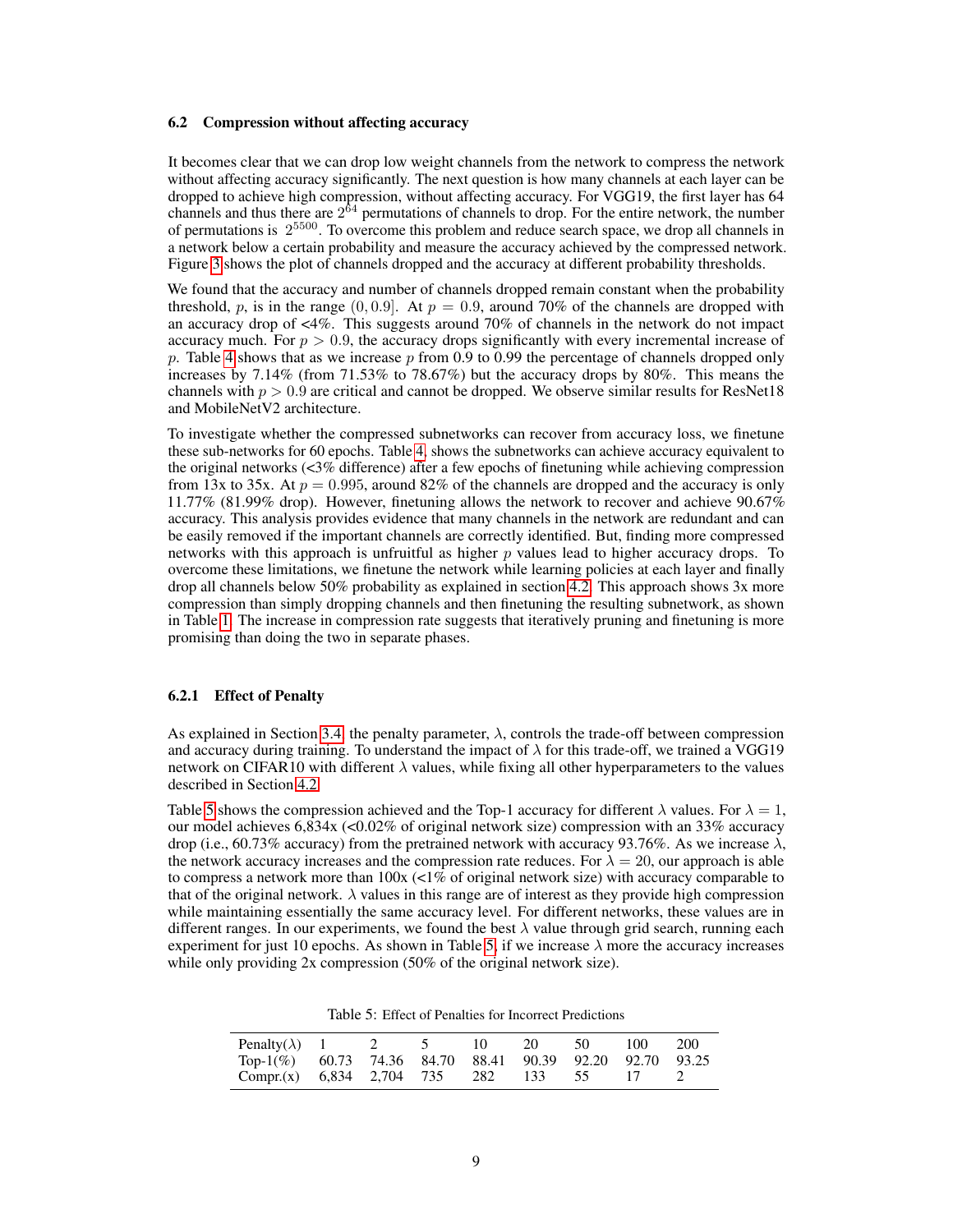## 7 Conclusion

We present DECORE as an RL approach to network compression and architecture design that outperforms previous approaches. Through our experiments on various datasets and architectures, we found the size of compressed DECORE models to be 3x smaller than those of similar approaches at the same level of accuracy. We also found that the policy gradient algorithm selects the most important channels for prediction where removing them has a significant impact on model accuracy. Moreover, DECORE can find a tradeoff between accuracy and compression by tuning the penalty for misclassification, allowing for more control over the compressed model structure. Our method is simple yet very effective, and thus shows great promise as a tool for network compression. Although we show results with one type of reward, exploring different reward functions that target different resource constraints is an interesting direction to explore. We also leave the evaluation of our approach on architectures for other visual reasoning tasks (e.g. object detection, semantic segmentation, etc.) for future work.

One benefit of DECOR is that it finds compressed architectures without doing architecture search, which could potentially save a lot of energy by reducing GPU hours during training. The compressed neural networks have lower computation costs and are more energy efficient, which could be suitable for online inference on edge devices with a more environment friendly deployment. We have not noticed any obvious negative consequences of our work. However, future extensions may have to consider their impacts carefully.

### References

- <span id="page-9-0"></span>[1] Olga Russakovsky, Jia Deng, Hao Su, Jonathan Krause, Sanjeev Satheesh, Sean Ma, Zhiheng Huang, Andrej Karpathy, Aditya Khosla, Michael Bernstein, Alexander C. Berg, and Li Fei-Fei. ImageNet large scale visual recognition challenge. *International Journal of Computer Vision*, (3), 2015. ISSN 0920-5691.
- <span id="page-9-1"></span>[2] Karen Simonyan and Andrew Zisserman. Very deep convolutional networks for large-scale image recognition. *Proceedings of the International Conference on Learning Representations*, 2014.
- <span id="page-9-2"></span>[3] Kaiming He, Xiangyu Zhang, Shaoqing Ren, and Jian Sun. Deep residual learning for image recognition. *arXiv preprint arXiv:1512.03385*, 2015.
- <span id="page-9-3"></span>[4] Mark Sandler, Andrew Howard, Menglong Zhu, Andrey Zhmoginov, and Liang-Chieh Chen. Inverted residuals and linear bottlenecks mobile networks for classification, detection and segmentatio. *arXiv preprint arXiv:1801.04381*, 2018.
- <span id="page-9-8"></span>[5] Ariel Gordon, Elad Eban, Ofir Nachum, Bo Chen, Hao Wu, Tien-Ju Yang, and Edward Choi. Morphnet: Fast & simple resource-constrained structure learning of deep networks. In *Proceedings of the IEEE Conference on Computer Vision and Pattern Recognition (CVPR)*, June 2018.
- <span id="page-9-5"></span>[6] Hao Li, Asim Kadav, Igor Durdanovic, Hanan Samet, and Hans Peter Graf. Pruning filters for efficient convnets. *arXiv preprint arXiv:1608.08710*, 2016.
- <span id="page-9-4"></span>[7] Emily L. Denton, Wojciech Zaremba, Joan Bruna, Yann LeCun, and Rob Fergus. Exploiting linear structure within convolutional networks for efficient evaluation. In *Advances in Neural Information Processing Systems*, pages 1269–1277, 2014.
- <span id="page-9-6"></span>[8] Peter M Williams. Bayesian regularization and pruning using a laplace prior. *Neural computation*, 7(1): 117–143, 1995.
- <span id="page-9-7"></span>[9] Maxwell D Collins and Pushmeet Kohli. Memory bounded deep convolutional networks. *arXiv preprint arXiv:1412.1442*, 2014.
- <span id="page-9-9"></span>[10] Pavlo Molchanov, Stephen Tyree, Tero Karras, Timo Aila, and Jan Kautz. Pruning convolutional neural networks for resource efficient inference. *arXiv preprint arXiv:1611.06440*, 2016.
- <span id="page-9-10"></span>[11] Edgar Galván and Peter Mooney. Neuroevolution in deep neural networks: Current trends and future challenges. *IEEE Transactions on Artificial Intelligence*, 2021.
- <span id="page-9-11"></span>[12] Barret Zoph and Quoc V Le. Neural architecture search with reinforcement learning. *arXiv preprint arXiv:1611.01578*, 2016.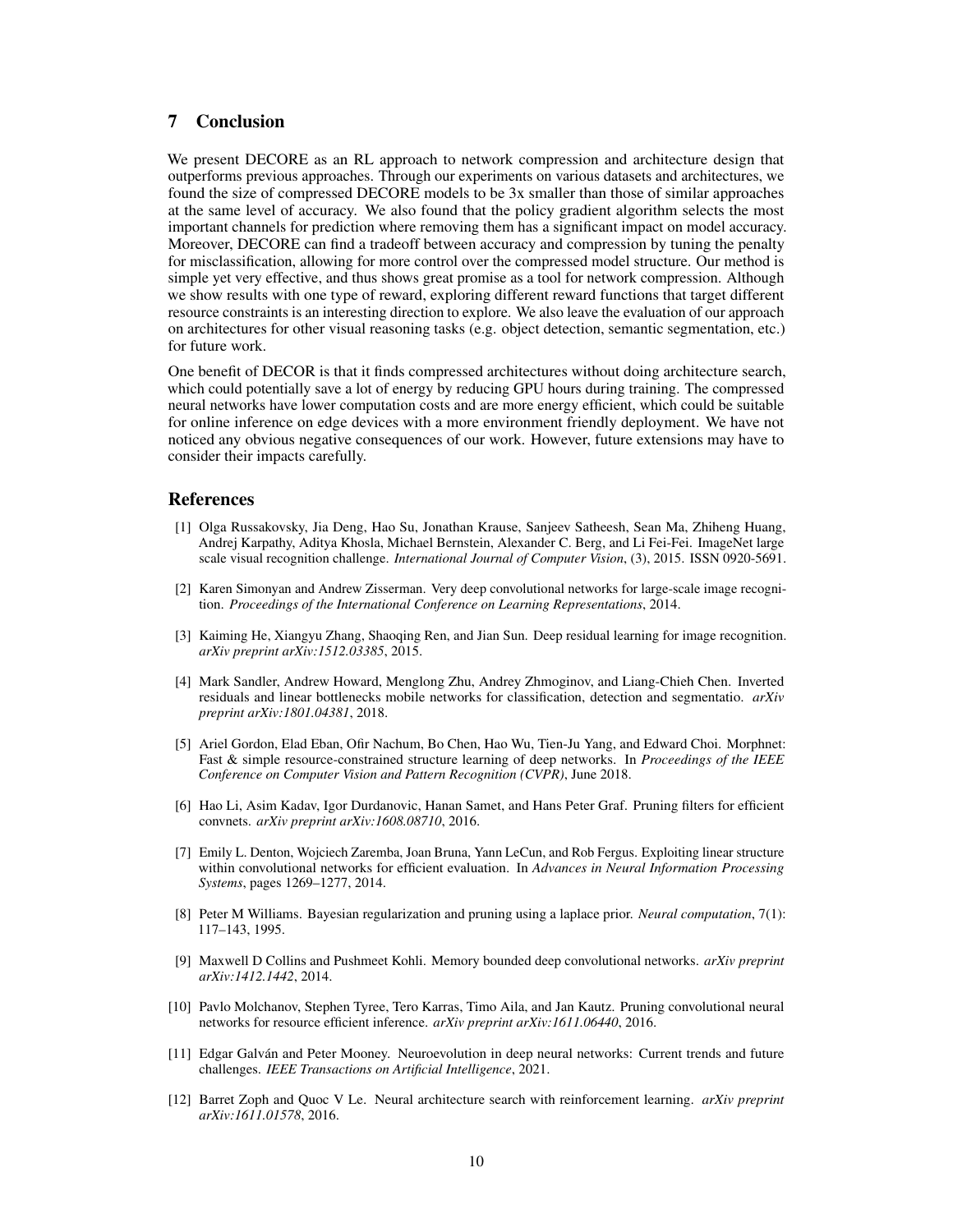- [13] Mingxing Tan, Bo Chen, Ruoming Pang, Vijay Vasudevan, Mark Sandler, Andrew Howard, and Quoc V Le. Mnasnet: Platform-aware neural architecture search for mobile. In *Proceedings of the IEEE/CVF Conference on Computer Vision and Pattern Recognition*, pages 2820–2828, 2019.
- <span id="page-10-18"></span>[14] Mingxing Tan and Quoc Le. Efficientnet: Rethinking model scaling for convolutional neural networks. In *International Conference on Machine Learning*, pages 6105–6114. PMLR, 2019.
- <span id="page-10-0"></span>[15] Hanxiao Liu, Karen Simonyan, and Yiming Yang. Darts: Differentiable architecture search. *arXiv preprint arXiv:1806.09055*, 2018.
- <span id="page-10-1"></span>[16] Richard S Sutton and Andrew G Barto. *Reinforcement learning: An introduction*. MIT press, 2018.
- <span id="page-10-2"></span>[17] Ronald J Williams. Simple statistical gradient-following algorithms for connectionist reinforcement learning. *Machine learning*, 8(3-4):229–256, 1992.
- <span id="page-10-3"></span>[18] Anubhav Ashok, Nicholas Rhinehart, Fares Beainy, and Kris M. Kitani. N2n learning: Network to network compression via policy gradient reinforcement learning. In *International Conference on Learning Representations*, 2018. URL <https://openreview.net/pdf?id=B1hcZZ-AW>.
- <span id="page-10-4"></span>[19] John Denker, Daniel Schwartz, Ben Wittner, Sara Solla, Richard Howard, Lawrence Jackel, and John Hopfield. Large automatic learning, rule extraction, and generalization. *Complex systems*, 1(5):877–922, 1987.
- [20] Song Han, Huizi Mao, and William J Dally. Deep compression: Compressing deep neural networks with pruning, trained quantization and huffman coding. *arXiv preprint arXiv:1510.00149*, 2015.
- <span id="page-10-5"></span>[21] Song Han, Jeff Pool, John Tran, and William J Dally. Learning both weights and connections for efficient neural networks. *arXiv preprint arXiv:1506.02626*, 2015.
- <span id="page-10-6"></span>[22] Robert Tibshirani. Regression shrinkage and selection via the lasso. *Journal of the Royal Statistical Society: Series B (Methodological)*, 58(1):267–288, 1996.
- <span id="page-10-7"></span>[23] Andrew Y Ng. Feature selection, l 1 vs. l 2 regularization, and rotational invariance. In *Proceedings of the twenty-first international conference on Machine learning*, page 78, 2004.
- <span id="page-10-8"></span>[24] Yann LeCun, John S Denker, and Sara A Solla. Optimal brain damage. In *Advances in neural information processing systems*, pages 598–605, 1990.
- [25] Babak Hassibi, David G Stork, and Gregory J Wolff. Optimal brain surgeon and general network pruning. In *IEEE international conference on neural networks*, pages 293–299. IEEE, 1993.
- <span id="page-10-9"></span>[26] Lucas Theis, Iryna Korshunova, Alykhan Tejani, and Ferenc Huszár. Faster gaze prediction with dense networks and fisher pruning. *arXiv preprint arXiv:1801.05787*, 2018.
- <span id="page-10-10"></span>[27] Song Han, Xingyu Liu, Huizi Mao, Jing Pu, Ardavan Pedram, Mark A Horowitz, and William J Dally. Eie: Efficient inference engine on compressed deep neural network. *ACM SIGARCH Computer Architecture News*, 44(3):243–254, 2016.
- <span id="page-10-11"></span>[28] Forrest N Iandola, Song Han, Matthew W Moskewicz, Khalid Ashraf, William J Dally, and Kurt Keutzer. Squeezenet: Alexnet-level accuracy with 50x fewer parameters and< 0.5 mb model size. *arXiv preprint arXiv:1602.07360*, 2016.
- <span id="page-10-12"></span>[29] Scott Gray, Alec Radford, and Diederik P Kingma. Gpu kernels for block-sparse weights. *arXiv preprint arXiv:1711.09224*, 3, 2017.
- <span id="page-10-13"></span>[30] Baoyuan Liu, Min Wang, Hassan Foroosh, Marshall Tappen, and Marianna Pensky. Sparse convolutional neural networks. In *Proceedings of the IEEE conference on computer vision and pattern recognition*, pages 806–814, 2015.
- <span id="page-10-14"></span>[31] Wei Wen, Chunpeng Wu, Yandan Wang, Yiran Chen, and Hai Li. Learning structured sparsity in deep neural networks. *arXiv preprint arXiv:1608.03665*, 2016.
- <span id="page-10-15"></span>[32] Simone Scardapane, Danilo Comminiello, Amir Hussain, and Aurelio Uncini. Group sparse regularization for deep neural networks. *Neurocomputing*, 241:81–89, 2017.
- <span id="page-10-16"></span>[33] Ming Yuan and Yi Lin. Model selection and estimation in regression with grouped variables. *Journal of the Royal Statistical Society: Series B (Statistical Methodology)*, 68(1):49–67, 2006.
- <span id="page-10-17"></span>[34] Noah Simon, Jerome Friedman, Trevor Hastie, and Robert Tibshirani. A sparse-group lasso. *Journal of computational and graphical statistics*, 22(2):231–245, 2013.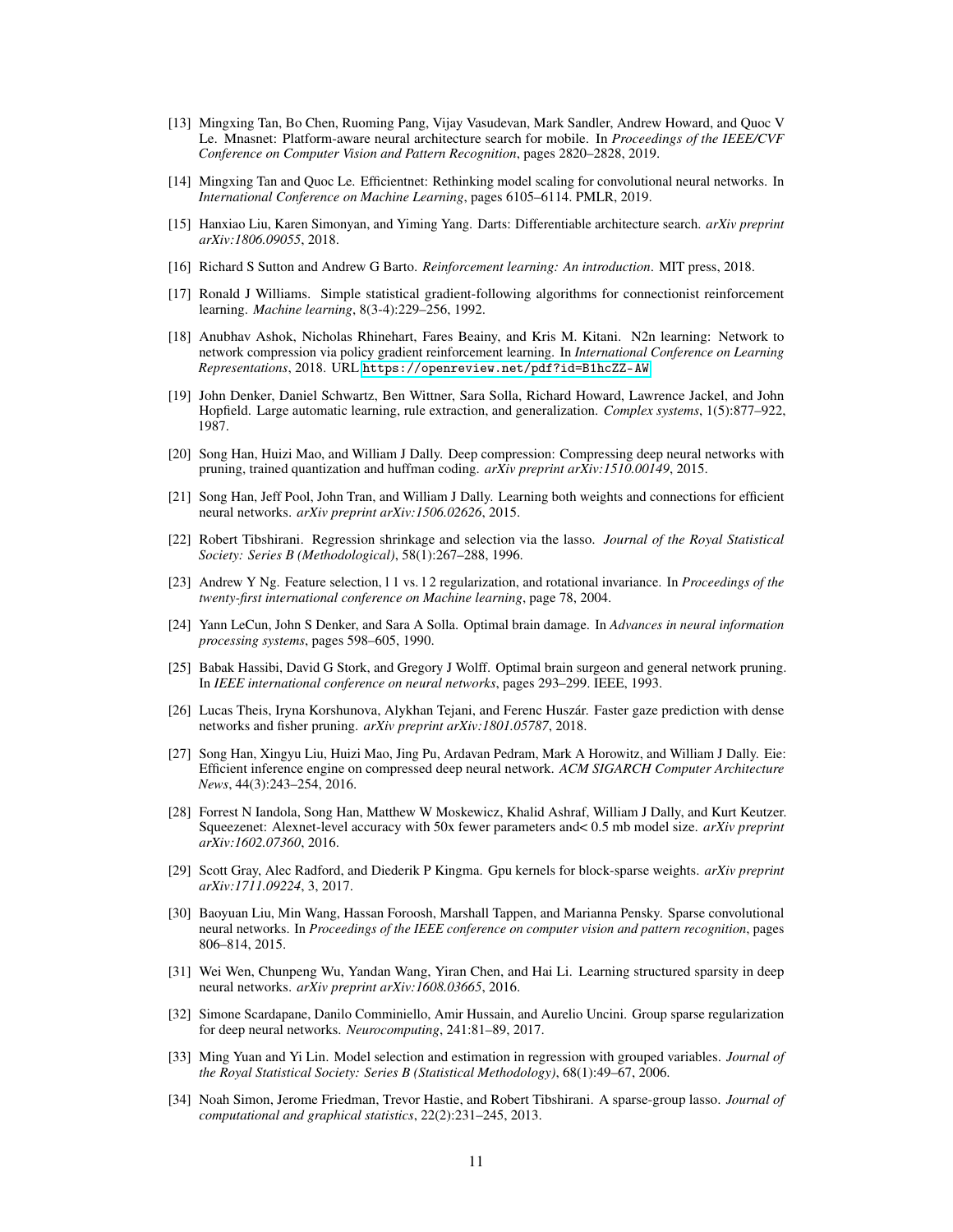- <span id="page-11-0"></span>[35] Sergey Ioffe and Christian Szegedy. Batch normalization: Accelerating deep network training by reducing internal covariate shift. In *International conference on machine learning*, pages 448–456. PMLR, 2015.
- <span id="page-11-1"></span>[36] Zhuang Liu, Jianguo Li, Zhiqiang Shen, Gao Huang, Shoumeng Yan, and Changshui Zhang. Learning efficient convolutional networks through network slimming. In *Proceedings of the IEEE International Conference on Computer Vision*, pages 2736–2744, 2017.
- <span id="page-11-2"></span>[37] Zehao Huang and Naiyan Wang. Data-driven sparse structure selection for deep neural networks. In *Proceedings of the European conference on computer vision (ECCV)*, pages 304–320, 2018.
- <span id="page-11-3"></span>[38] J David Schaffer, Darrell Whitley, and Larry J Eshelman. 1992.
- <span id="page-11-4"></span>[39] Yihui He, Ji Lin, Zhijian Liu, Hanrui Wang, Li-Jia Li, and Song Han. Amc: Automl for model compression and acceleration on mobile devices. In *Proceedings of the European Conference on Computer Vision (ECCV)*, September 2018.
- <span id="page-11-5"></span>[40] Huixin Zhan and Yongcan Cao. Deep model compression via deep reinforcement learning, 2019.
- <span id="page-11-6"></span>[41] Kai Xu, Minghai Qin, Fei Sun, Yuhao Wang, Yen-Kuang Chen, and Fengbo Ren. Learning in the frequency domain. In *Proceedings of the IEEE/CVF Conference on Computer Vision and Pattern Recognition (CVPR)*, June 2020.
- <span id="page-11-7"></span>[42] Manoj Alwani, Han Chen, Michael Ferdman, and Peter Milder. Fused-layer CNN accelerators. In *49th Annual IEEE/ACM International Symposium on Microarchitecture (MICRO)*, 2016.
- <span id="page-11-8"></span>[43] Volodymyr Mnih, Koray Kavukcuoglu, David Silver, Alex Graves, Ioannis Antonoglou, Daan Wierstra, and Martin Riedmiller. Playing atari with deep reinforcement learning. *arXiv preprint arXiv:1312.5602*, 2013.
- <span id="page-11-9"></span>[44] Volodymyr Mnih, Adria Puigdomenech Badia, Mehdi Mirza, Alex Graves, Timothy Lillicrap, Tim Harley, David Silver, and Koray Kavukcuoglu. Asynchronous methods for deep reinforcement learning. In *International conference on machine learning*, pages 1928–1937. PMLR, 2016.
- <span id="page-11-10"></span>[45] A. Krizhevsky and G. Hinton. Learning multiple layers of features from tiny images. *Master's thesis, Department of Computer Science, University of Toronto*, 2009.
- <span id="page-11-11"></span>[46] Diederik P. Kingma and Jimmy Ba. Adam: A method for stochastic optimization, 2014. URL [http:](http://arxiv.org/abs/1412.6980) [//arxiv.org/abs/1412.6980](http://arxiv.org/abs/1412.6980).
- <span id="page-11-12"></span>[47] Zhuang Liu, Mingjie Sun, Tinghui Zhou, Gao Huang, and Trevor Darrell. Rethinking the value of network pruning. *arXiv preprint arXiv:1810.05270*, 2018.
- <span id="page-11-13"></span>[48] Jonathan Frankle and Michael Carbin. The lottery ticket hypothesis: Finding sparse, trainable neural networks. *arXiv preprint arXiv:1803.03635*, 2018.
- <span id="page-11-14"></span>[49] Geoffrey Hinton, Oriol Vinyals, and Jeff Dean. Distilling the knowledge in a neural network. *arXiv preprint arXiv:1503.02531*, 2015.
- <span id="page-11-15"></span>[50] Lei Jimmy Ba and Rich Caruana. Do deep nets really need to be deep? *arXiv preprint arXiv:1312.6184*, 2013.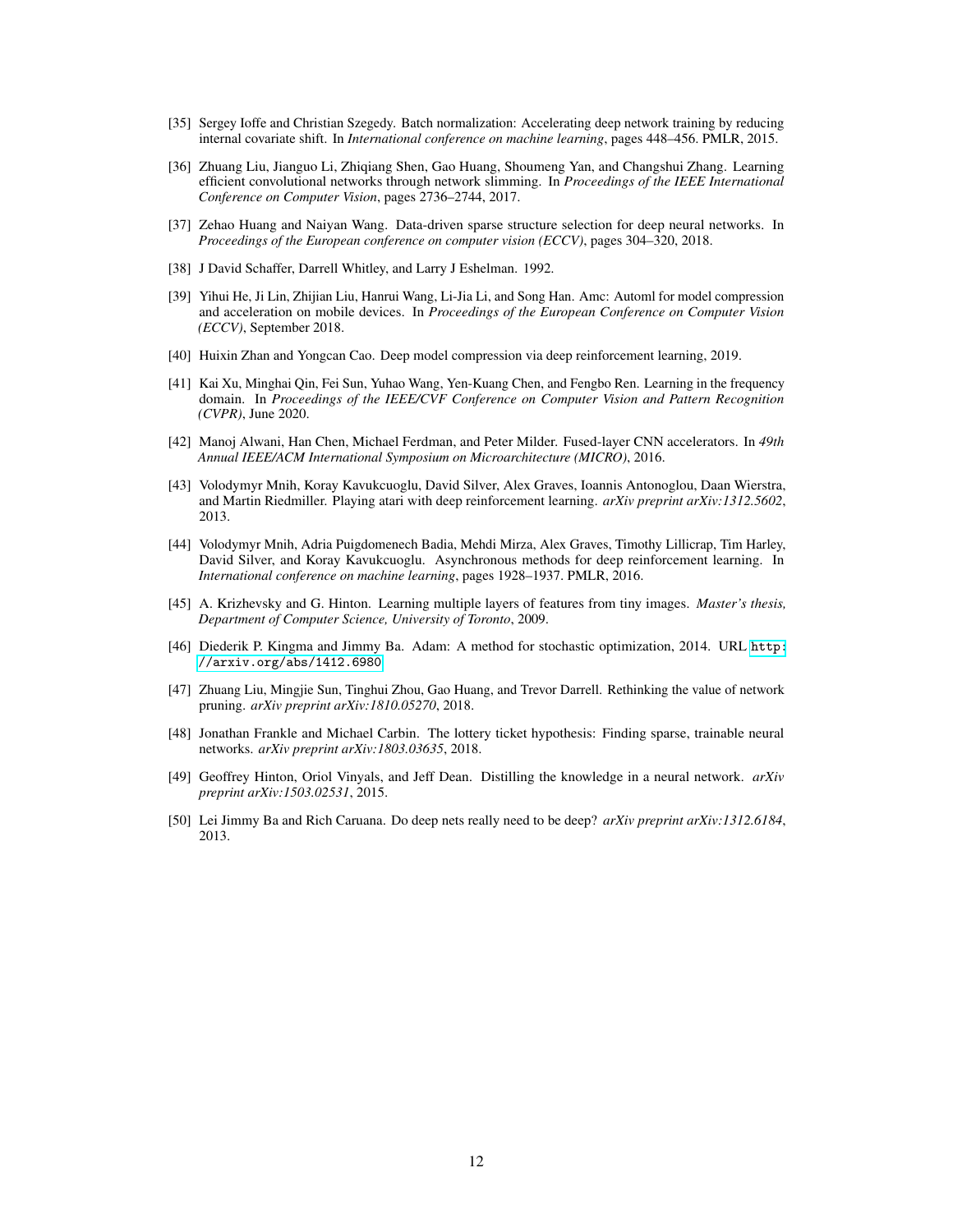

<span id="page-12-1"></span>Figure 4: Compressed network structure. Number of channels at each layer of a pre-trained and compressed VGG19 network on CIFAR10. DECORE drops the channels heavily in deeper layers.

# <span id="page-12-0"></span>8 Appendix

### 8.1 Analysis of Compressed Networks

Table [1](#page-5-0) shows the accuracy and compression achieved with DECORE. In Table [6,](#page-13-0) we compare on-device memory (storage) and floating point operations(FLOPs) taken by pre-trained networks and compressed networks. We compute FLOPs by calculating the total number of multiplication and accumulation (MAC) operations. For CIFAR10, our compressed networks take <1MB of on-device memory and reduce FLOPs by 13x. For ResNet18, DECORE reduces FLOPs from 1.1B to just 53M which shows usability of this approach in real-world scenarios with memory and computation constraints. For the MobileNetV2 network, which is already compressed with on-device memory of just 8.83MB, DECORE was able to compress the model further to 0.27MB (33x) and reduce the FLOPs by 14x to just 13M. For CIFAR 100, compressed networks take <3.3MB of memory and have >4.5x lower FLOPs.

To investigate the structure of compressed networks, we looked at the channels remaining at each layer after compression. Figure [4](#page-12-1) shows the number of channels in the compressed and pre-trained VGG network on CIFAR10. We found that for deeper layers (11-15) the number of channels in the compressed network is  $\langle 1\% \rangle$  of the pre-trained network. This shows that the network is not learning much in deeper layers as the input resolution (2X2) for these layers is very small and does not provide enough information to learn unique features. These layers can in fact be removed to reduce the depth of network without a major impact to the model performance. We found similar patterns on CIFAR100 and other architectures, such as ResNet18 and MobileNetV2. For ResNet18 and MobileNetV2, which have residual blocks, many channels in deeper layers are dropped in the main computation branch, not in the residual skip connections, suggesting that deeper layers are extraneous. As shown in Figure [1,](#page-2-0) we used the same policy for last layers of the skip connections in residual blocks so that it doesn't affect future operations. A further investigation can be done by using separate policies for both branches to capture the information flow in residual blocks. This information can be used to prune the network manually.

### 8.2 Network Compression with Hard Constraints

In real-world scenarios, there are often stringent limits on resources available. Although we cannot directly optimize the network with hard constraints, we can tune our penalty reward to ensure trained models fall within those ranges. Finding the exact penalty reward satisfying desired constraints can be time consuming. To avoid this, we present a simpler approach to finding a compressed network that falls within constraints. DECORE learns weights for each channel in the network and value of the weight shows the importance of that channel in the network. We sort all weight values and drop the lowest weight channels till the constraint is met. This approach can be used for different types of constraints, eliminating need to train networks with hard constraints. The following experiments